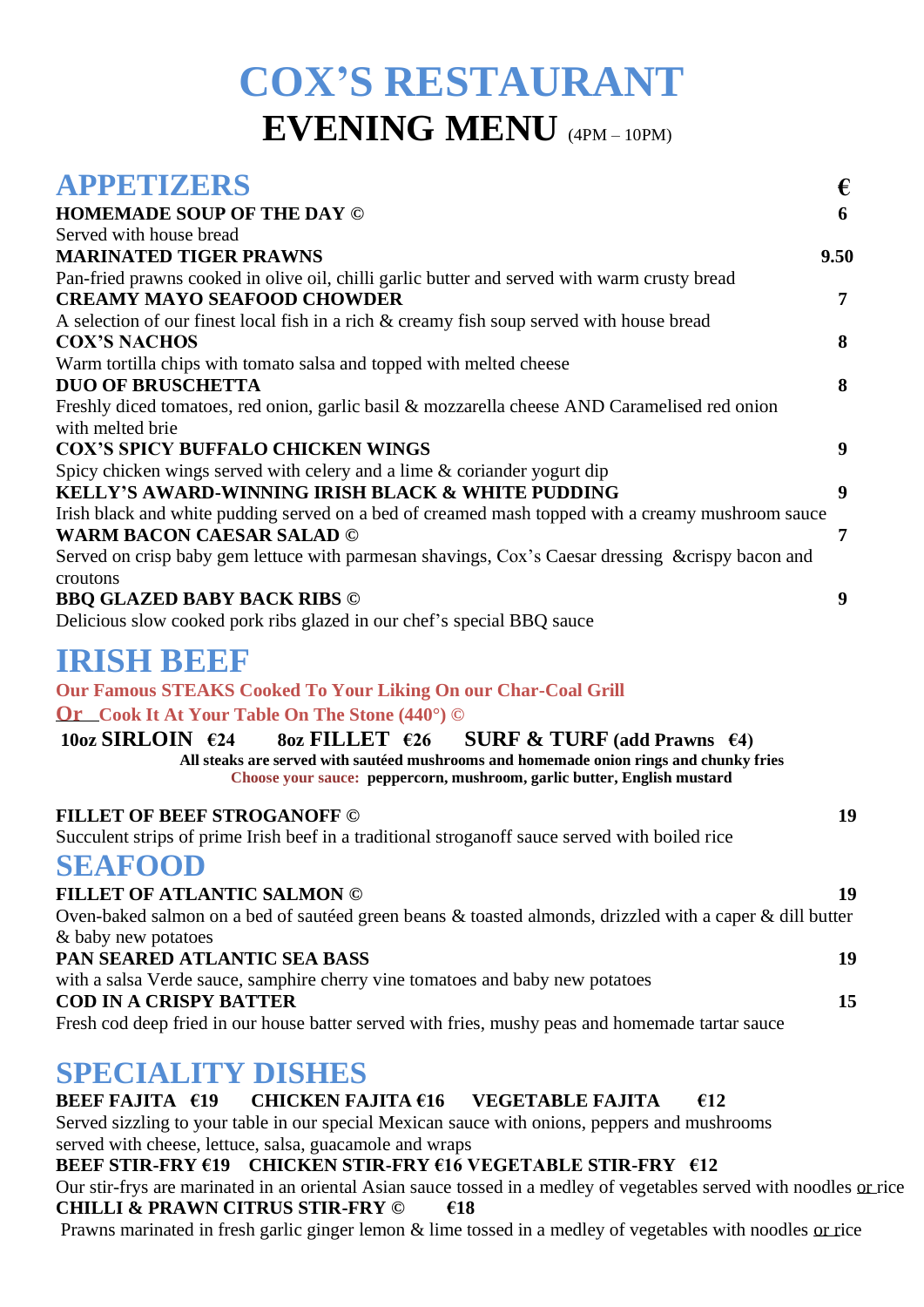| <b>CHICKEN BEEF BURGERS RIBS &amp; SALADS</b>                                                                                                                                                               | €                |
|-------------------------------------------------------------------------------------------------------------------------------------------------------------------------------------------------------------|------------------|
| <b>CHICKEN PARADISO</b>                                                                                                                                                                                     | 18               |
| Chargrilled supreme of chicken on a bed of creamed potato topped with a creamy mushroom sauce                                                                                                               |                  |
| and served with garden vegetables                                                                                                                                                                           |                  |
| <b>BBQ GLAZED BABY BACK RIBS ©</b>                                                                                                                                                                          | 18               |
| Delicious slow cooked pork ribs glazed in our chef's special BBQ sauce served with fries                                                                                                                    |                  |
| <b>CHARGRILLED SUPREME OF CHICKEN</b>                                                                                                                                                                       | 18               |
| Chargrilled supreme of chicken served on a bed of sautéed baby potatoes, chorizo, caramelised red                                                                                                           |                  |
| onions and baby spinach leaves with a creamy mushroom sauce                                                                                                                                                 |                  |
| <b>COX'S RANCHER BURGER</b>                                                                                                                                                                                 | 16               |
| Chargrilled 100% Irish beef burger topped with smokey bacon and melted cheese garnished with                                                                                                                |                  |
| lettuce, tomato, Ballymaloe relish & garlic mayo                                                                                                                                                            |                  |
| COX'S CHEESEBURGER                                                                                                                                                                                          | 15 <sup>15</sup> |
| Chargrilled 100% Irish beef burger topped with melted cheddar cheese garnished with lettuce, tomato,                                                                                                        |                  |
| Ballymaloe relish & garlic mayo                                                                                                                                                                             |                  |
| <b>COX'S CHICKEN BURGER</b>                                                                                                                                                                                 | 15               |
| Chargrilled breast of chicken with melted cheese garnished with lettuce, tomato, Ballymaloe & pesto mayo<br>Our delicious burgers come on a brioche bun and are served with fries, onion rings and coleslaw |                  |
| <b>WARM CHICKEN CAESAR SALAD</b>                                                                                                                                                                            | 14               |
| Chargrilled breast of chicken served on crisp baby gem lettuce with parmesan shavings, Cox's Caesar                                                                                                         |                  |
| dressing, crispy Bacon and croutons                                                                                                                                                                         |                  |
| <b>CAJUN CHICKEN &amp; CHORIZO SALAD ©</b>                                                                                                                                                                  | 14               |
| Breast of Cajun spiced chicken & grilled chorizo on a bed of mixed salad, peppers, red onion,                                                                                                               |                  |
| Cucumber, and tomato drizzled with a honey & mustard dressing                                                                                                                                               |                  |

# **PIZZA & PASTA**

| <b>MARGARITA</b><br><b>BBQ CHICKEN</b>                                          | mozzarella, cheese and tomato sauce<br>chicken, pineapple, peppers, mushrooms and BBQ sauce  | 12<br>14 |
|---------------------------------------------------------------------------------|----------------------------------------------------------------------------------------------|----------|
| <b>SIZZLER</b>                                                                  | pepperoni, crispy bacon, mushrooms, jalapeno peppers and olives                              | 14       |
| <b>MEDITERRANEAN</b> sundried tomatoes, olives, pesto, brie & mozzarella cheese |                                                                                              | 14       |
|                                                                                 | $\alpha$ is the contract of $\alpha$ is the contract of $\alpha$ is the contract of $\alpha$ |          |

*Our pizzas are a thin crisp base with tomato sauce and mozzarella* 

#### **CHICKEN & BACON CARBONNARA**

Penne pasta, chicken, bacon, onions and mushrooms in a creamy white wine sauce with garlic bread 16 **PENNE PASTA WITH BASIL PESTO 14** Fresh & sundried tomatoes, rocket leaves, olives, basil, pesto & aged parmesan with garlic bread

### **SIDE DISHES**

**FRIES €3 CREAMED POTATO €3 NEW POTATOES €3 ONION RINGS €3 SEASONAL VEGETABLES €3 COLESLAW €3 RICE €3 SIDE SALAD €3 GARLIC BREAD €3** 

**DESSERT MENUAPPLE CRUMBLE 5.50 HOT CHOCOLATE SUNDAE5.50 CHEESECAKE 5.50 CHOCOLATE FUDGE CAKE 5.50 SELECTION OF ICE-CREAM 5.50 JELLY & ICE-CREAM 4.50** 

#### **A SELECTION OF TEAS: COFFEES: HOT CHOCOLATE: LIQUEUR COFFEES**